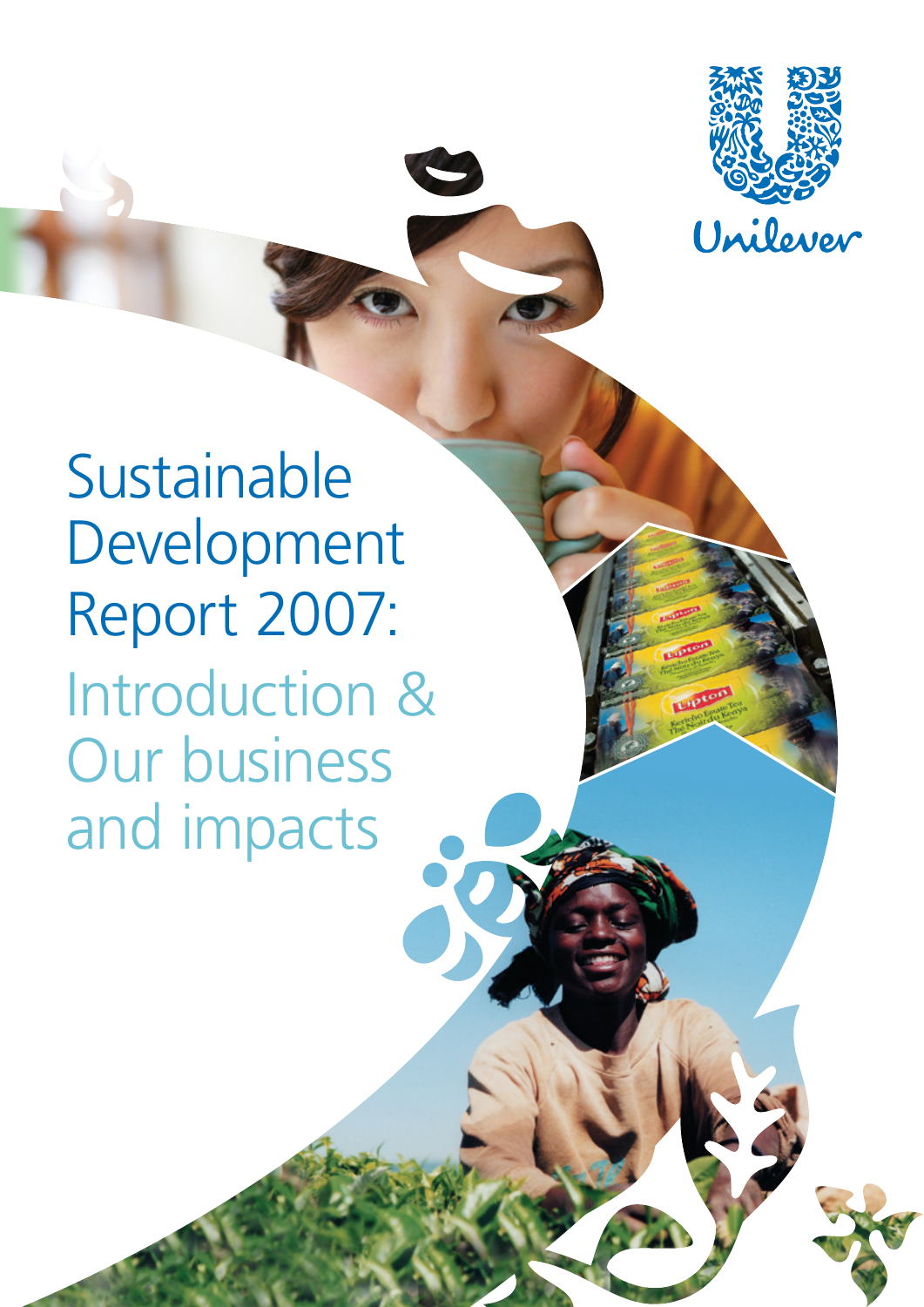# Introduction and Our business & impacts

**Welcome to Unilever's Sustainable Development Report 2007 where we set out our approach and performance on the sustainability issues facing our business.** 

## **Contents**

This s[ection of the online Sustainable Development Report 2007 is available](#page-43-0)  at: www.unilever.com/ourvalues/environment-society/sustainabledevelopment-report/ceo-introduction & ww[w.unilever.com/ourvalues/environment-society/sustainable-deve](http://www.unilever.com/ourvalues/environment-society/sustainable-development-report/ceo-introduction)lopment[report/business-impacts](http://www.unilever.com/ourvalues/environment-society/sustainable-development-report/ceo-introduction)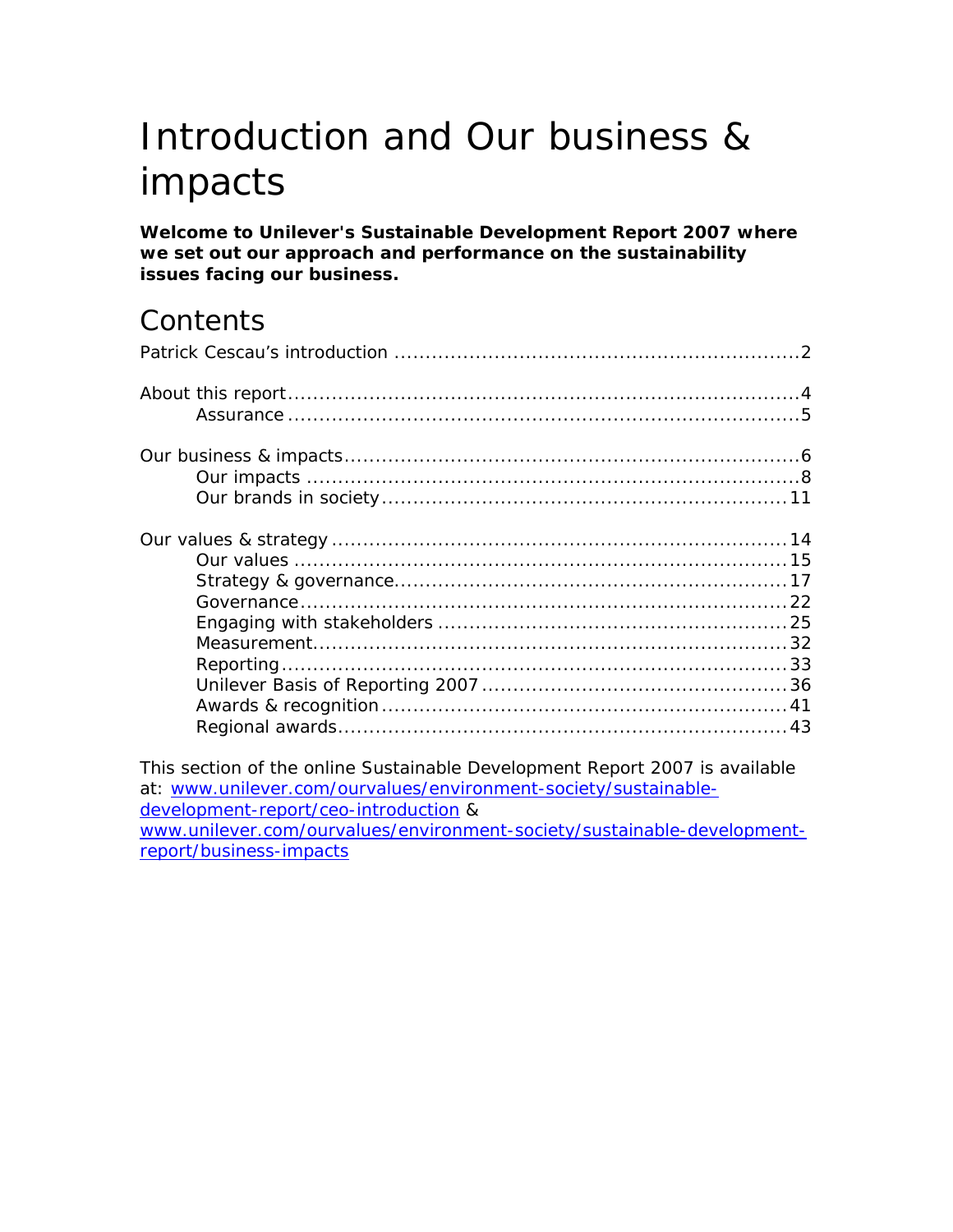## <span id="page-2-0"></span>Patrick Cescau's introduction

**Unilever's mission is to add Vitality to life and to do this in a sustainable way.** 

## Reviewing our progress

2007 was a good year for Unilever. Our underlying sales grew by 5.5% - the third consecutive year of accelerating sales growth. At the same time, despite rapidly rising commodity costs, we made progress towards achieving our 2010 target for an operating margin in excess of 15%.



Throughout the year we have sought to live up to our long-standing commitment to sustainability and responsible business practice.

Our Vitality mission sets out our goal to meet the everyday needs of people all around the world for nutrition, hygiene and personal care.

### **Our strategy**

Our Vitality mission sets out our goal to meet the everyday needs of people all around the world for nutrition, hygiene and personal care.

Our corporate responsibility strategy seeks to address Unilever's most significant sustainability impacts – greenhouse gases, water, packaging and agriculture. Whilst we have made good progress under all these headings in 2007, the highlight has been agriculture.

### **Our commitment to sustainable tea**

Over two-thirds of Unilever's raw materials come from agriculture and we have been working with suppliers for more than a decade on more sustainable farming practices. Building on this work we have committed ourselves to source all our tea from sustainable sources by 2015.

Since Unilever buys 12% of the world's black tea crop from 7,500 estates, spread across three continents, this is a massive undertaking. We reached an important milestone in the early part of 2008 with the appearance of PG Tips and Lipton tea in Western Europe using Rainforest Alliance Certified<sup>™</sup> tea. We are confident that this initiative will improve the livelihoods of some 2 million people in our extended supply chain. We also believe that we will sell more tea.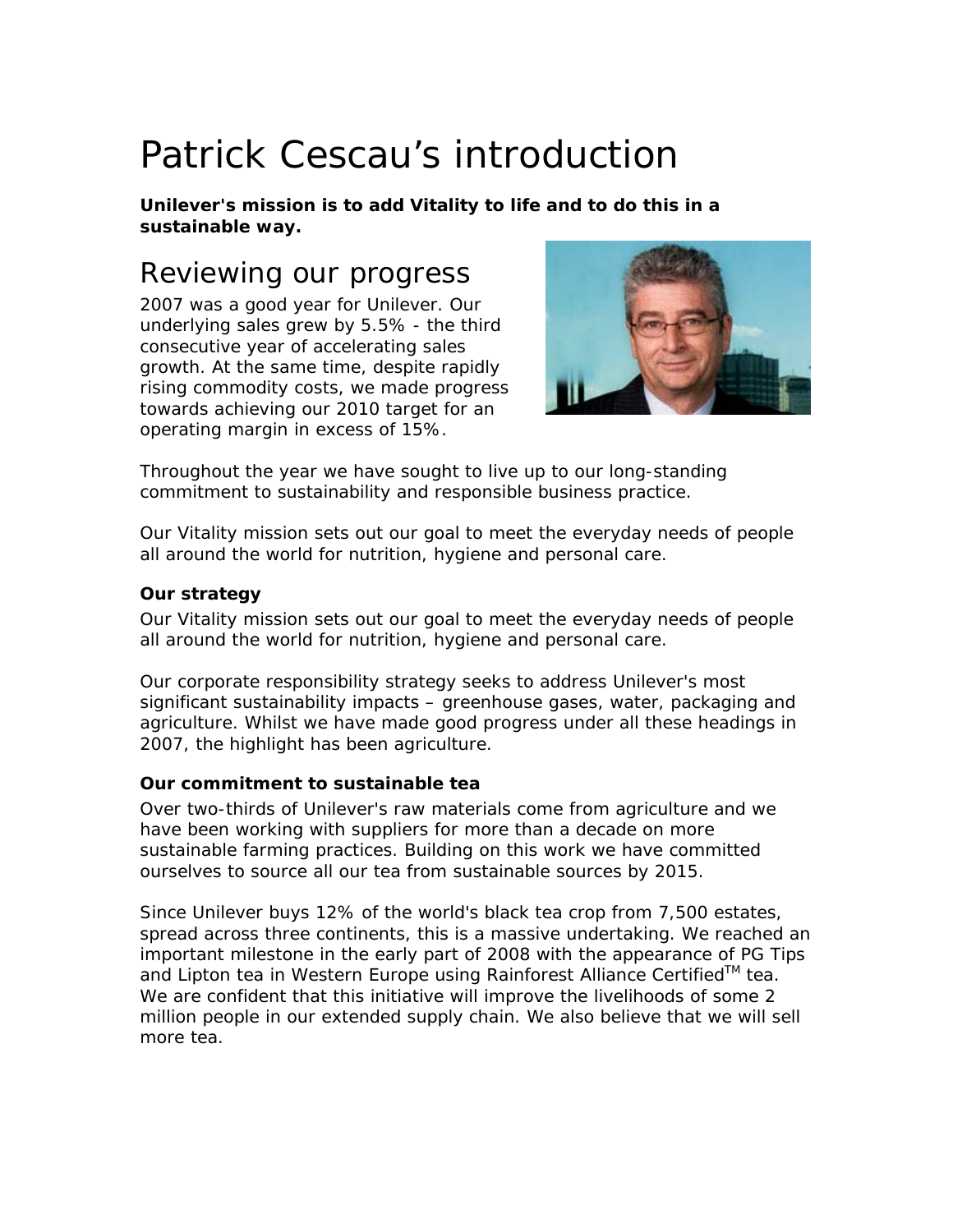#### **Integrating sustainability**

The example of tea illustrates well our new approach to sustainability. What we are seeking to do is to integrate all our sustainability initiatives into the day-to-day marketing and R&D plans of our brands. Sustainability in Unilever is not something that is done by a few boffins in our laboratories. It is very much part of the way we do business and is the responsibility of everyone.

Our experience with tea also exemplifies two other aspects of our approach. The first is the importance of working with external partners who bring new perspectives and new knowledge. The Rainforest Alliance is just one of many bodies with whom we work. Others include UNICEF on hygiene education and clean drinking water, Greenpeace on climate-friendly refrigeration, the Fairtrade Labelling Organisation on ethical trading and poverty relief, and Oxfam on poverty.

#### **A value chain approach**

The second distinguishing feature of our approach is the growing importance of addressing sustainability right across our value chain – from the sourcing of raw materials through to consumer use and disposal of our products. Water is a case in point. Historically our programmes have focused on the volume of water used in our factories – a figure which we have reduced by more than half over the past decade. However because a big part of our water footprint is in consumer use of our brands, our product developers are increasingly focusing their attention on reducing the quantities of water that are required to use our products. Building on the success of Surf Excel Quick Wash laundry detergent, this has led to innovations such as Comfort and Vivere fabric softeners – both of which allow people to do their laundry with significantly less water.

In Unilever we recognise that we can only achieve our long-term business objectives if we find more sustainable ways of conducting our affairs. We have known for a long time that good environmental practice is good for the bottom line – since it tends to drive out waste and reduce costs. The more we learn about sustainability, the more we are convinced that it is the right thing for all our stakeholders – the people we employ, our investors, our suppliers and the consumers and communities that we serve.

We are convinced that we can do well for our shareholders, by doing good in the world in which we operate.

Patrick Cescau Group Chief Executive Unilever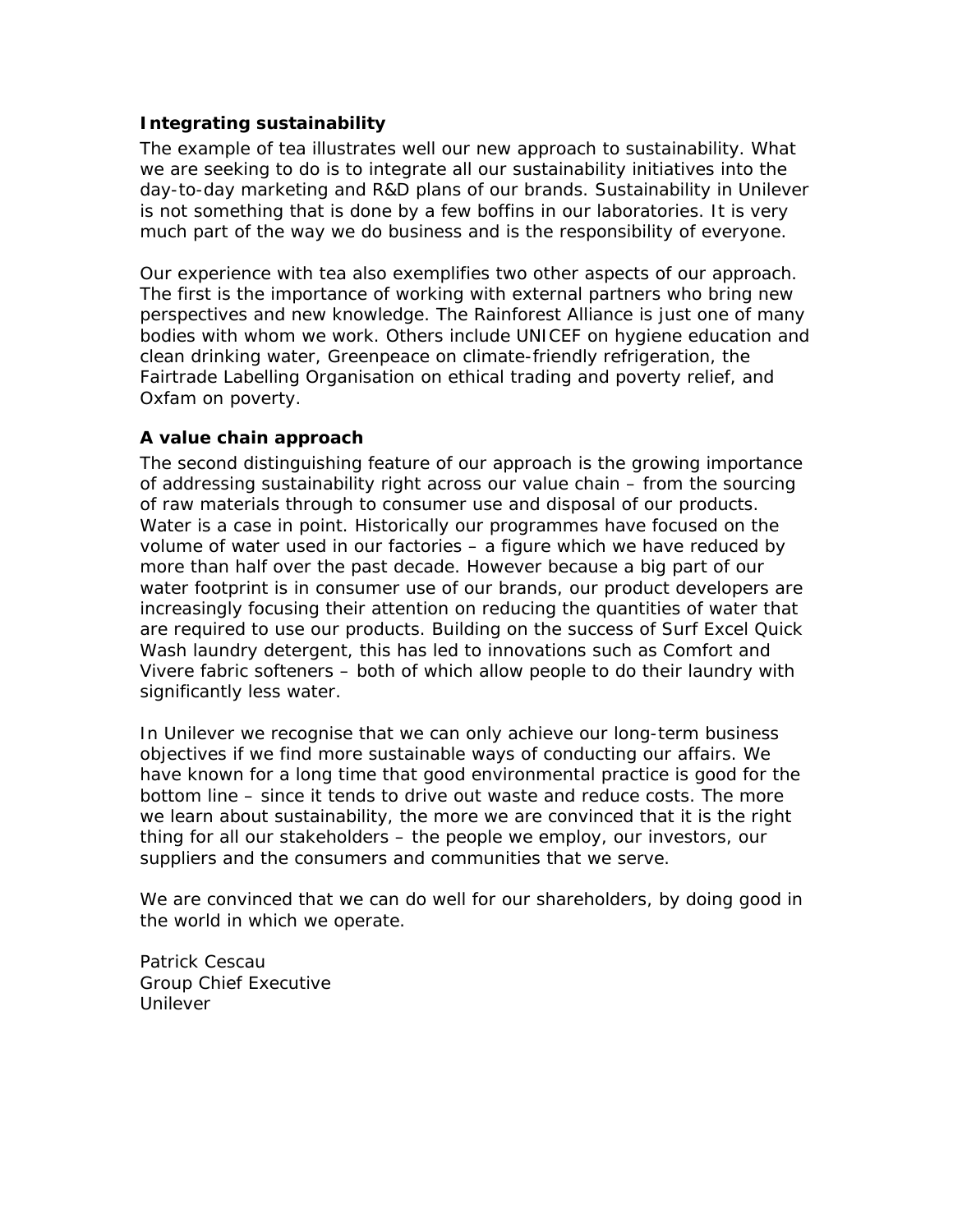# <span id="page-4-0"></span>About this report

**Welcome to Unilever's Sustainable Development Report 2007. Read about our approach and performance on the key sustainability issues facing our business.** 

### Sustainable Development Report 2007

In this, our online Sustainable Development Report 2007, we cover the wide range of issues related to our social, environmental and economic performance. It covers both the issues we have identified as our most material impacts, but also more specialist topics of interest.

The Report addresses the following questions:

- How do Unilever's business activities affect the environment and society?
- How do Unilever's brands make a difference to the health and wellbeing of consumers?
- How is Unilever addressing the sustainability challenges related to climate change, water, packaging, and sourcing of agricultural raw materials?
- How do Unilever's operations create wealth and how does this benefit stakeholders such as employees and suppliers, and local communities?
- How do we manage the sustainability and corporate responsibility issues related to some of our key stakeholders including consumers, customers, employees, suppliers, local communities and government?

We have also produced an accompanying Sustainable Development Overview 2007 – a 34-page printed publication that explores the issues we have identified as our most significant impacts including nutrition, hygiene, climate change and more.

The principal audiences for both the online Report and Overview are our employees, customers, consumers, investors, governments and opinion formers in the fields of sustainability and business responsibility.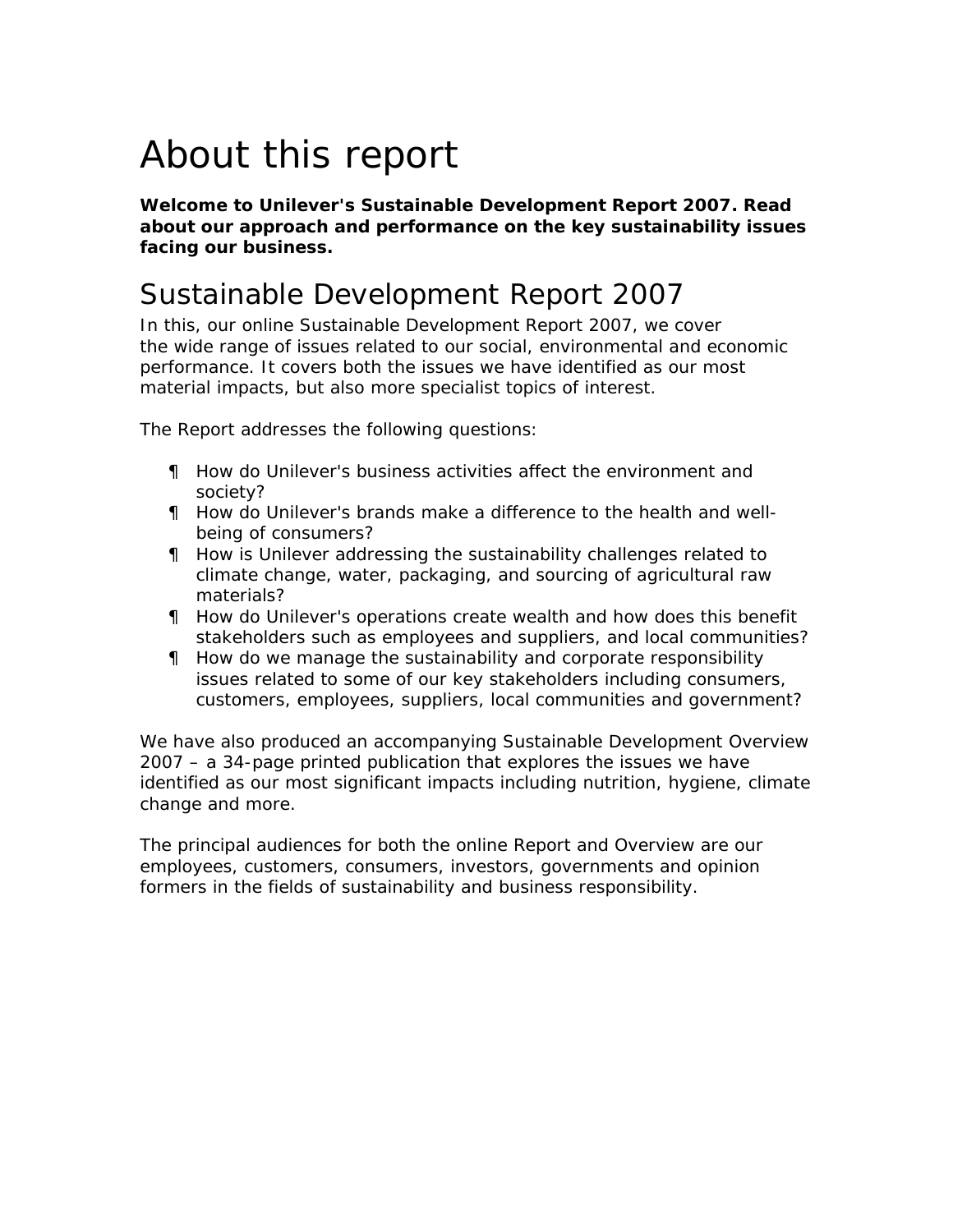## <span id="page-5-0"></span>Assurance

### **Internal and external assurance is an important part of our approach.**

## Our approach

Accuracy and reliability of reported information is assured through our internal management and information systems, with each section formally approved by the relevant functional manager and the entire report signed off by senior corporate executives.

Our environmental reporting has been supported by independent external verification since we first started reporting in 1996 and our social report was verified for the first time in 2004.

Since this date we have had each of our reports externally assured.

In 2007, limited assurance on 10 environmental and occupational safety performance indicators contained within our Sustainable Development Report 2007 has been carried out by Deloitte & Touche LLP.

Deloitte's report, which sets out the scope of the assurance work performed on these indicators and their qualified inclusion, is now available. See related links below.

### **Available online:**

### [Download](http://www.unilever.com/Images/es_final-assurance-statement-2007_tcm13-125058.pdf)

[Inde](http://www.unilever.com/Images/es_final-assurance-statement-2007_tcm13-125058.pdf)pendent assurance report by Deloitte & Touche LLP to Unilever PLC on the online Group Sustainable Development Report 2007 (13 May 2008) (50 KB)